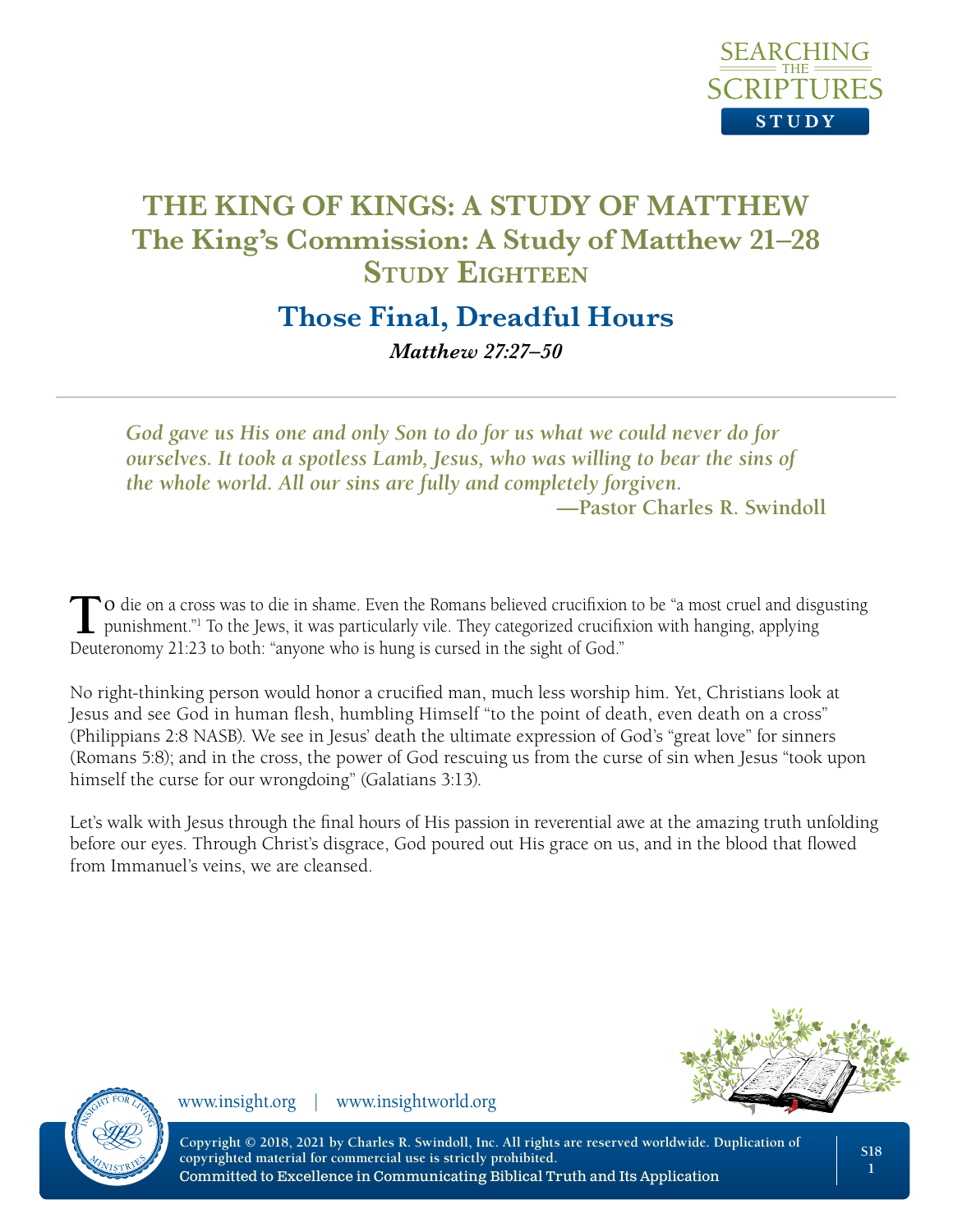

## **Those Final, Dreadful Hours**

*Matthew 27:27–50*



## **PREPARE YOUR HEART**

Prepare your heart to enter the somber scenes of Christ's suffering described in Matthew 27:27–50.

*Father, I admit, the brutality of Christ's passion is hard to watch, and I long to turn away. Yet, on the cross of shame, Christ bore my shame, and through His death, I gain eternal life. Only You can turn a symbol of fear and abuse into a beacon of hope. Take me trembling to the cross and fill my heart with wonder, praise, and love for My Savior. In His name, amen.*



## **TURN TO THE SCRIPTURES**

Convinced Jesus didn't deserve the death penalty, Pilate ordered Jesus flogged with the intention of releasing Him (Luke 23:16). Accounts of the whip's fury were well known, so Matthew spared his readers the gory description of a Roman scourging.<sup>2</sup> He simply stated that Pilate "ordered Jesus flogged" (Matthew 27:26). Then Pilate relented to the mob and "turned him over to the Roman soldiers to be crucified" (27:26).

#### **Observation: The Way to Golgotha and Death on the Cross**

The Roman soldiers were barracked at Antonia Fortress, a large military complex on the northwest corner of the temple mount. From the towers on the four corners of the fort, sentries could keep watch over the temple area, standing ready to crush any insurrection.

#### **Mocking and Abuse at the Antonia Fortress—Matthew 27:27–31**

View the picture of a model of the Antonia Fortress on page 285 of Pastor Chuck Swindoll's commentary, *Insights on Matthew 16–28*, noting the size of the complex with its open courtyard. The governor's soldiers who brought Jesus to the fortress "called out the entire regiment," about 600 soldiers. They dragged Jesus into the courtyard as the soldiers stopped their morning routines to gawk sadistically at a Jew who claimed to be king.

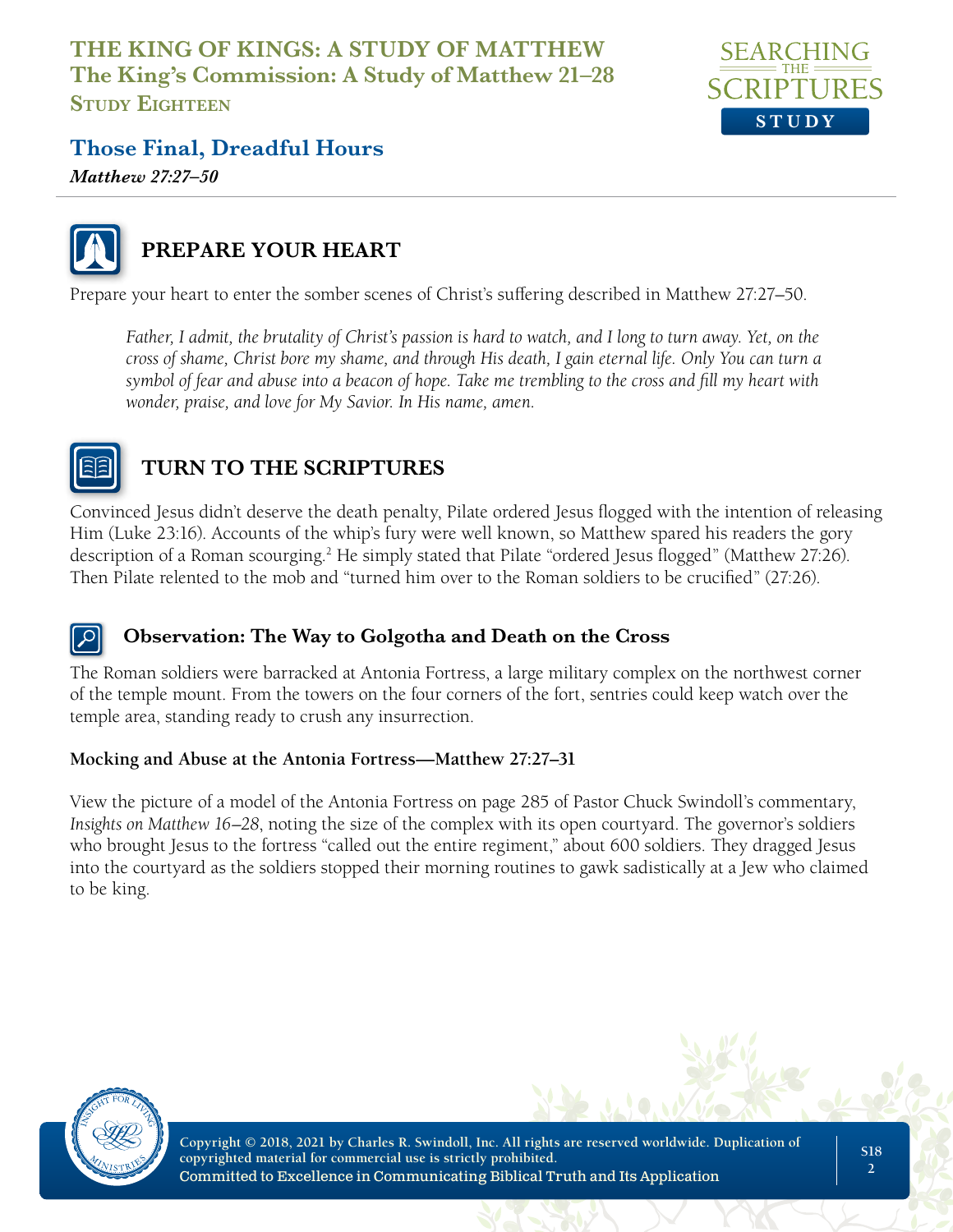

## **Those Final, Dreadful Hours**

*Matthew 27:27–50*

What did the soldiers do to Jesus, according to *Matthew 27:27–30*? Why do you think they abused Him in this way in front the entire regiment?

They cynically play-acted a coronation of Jesus, mocking Him and hitting Him repeatedly.<sup>3</sup> It was as if each soldier was trying to top the other's joke and get a bigger cheer from the bloodthirsty spectators. Yet, Jesus bore it all with silent, patient dignity.

*He did not retaliate when he was insulted, nor threaten revenge when he suffered. He left his case in the hands of God, who always judges fairly. (1 Peter 2:23)* 

#### **The Way of the Cross—Matthew 27:31–33**

The soldiers then forced Jesus to carry the beam of His cross through the crowded streets of Jerusalem to the site of His execution. Exhausted from the flogging and multiple beatings, Jesus carried His cross for a while but must have fallen under the beam's weight at some point along the way. So what did the soldiers accompanying Jesus do, according to *Matthew 27:31–33*? Read page 286 of Pastor Chuck Swindoll's commentary for Simon's background and a description of the route.

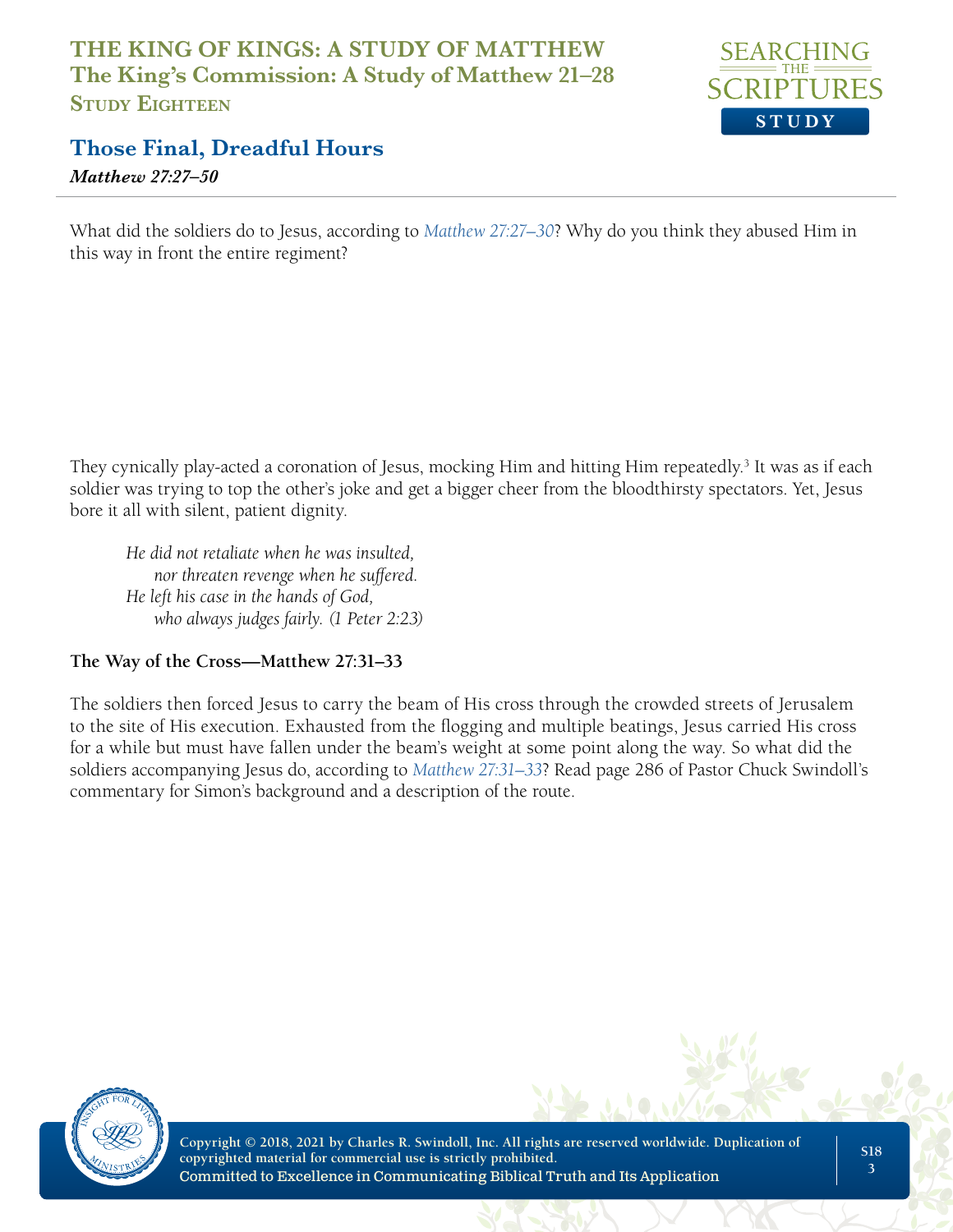

## **Those Final, Dreadful Hours**

*Matthew 27:27–50*

#### **The Crucifixion at Calvary—Matthew 27:34–50**

Jesus arrived at Golgotha, meaning "'Place of the Skull'" (Matthew 27:33)—or in Latin, *Calvarius*, from which we derive *Calvary*. After Jesus refused the "wine mixed with bitter gall," an elixir meant to dull pain, the Roman soldiers "nailed him to the cross" (27:34–35).<sup>4</sup> Again, Matthew respectfully refrains from describing the details; instead, he focuses on the action around Jesus after His cross was raised and set.

What did the soldiers do in *Matthew 27:35–36*?

For what crimes were the two men on either side of Jesus crucified, according to *27:38*?

In the following chart, write down the three groups that hurled insults at Jesus and the accusations they made.

| <b>Verses</b>    | Group | Accusations |
|------------------|-------|-------------|
| Matthew 27:39-40 |       |             |
| Matthew 27:41-43 |       |             |
| Matthew 27:44    |       |             |

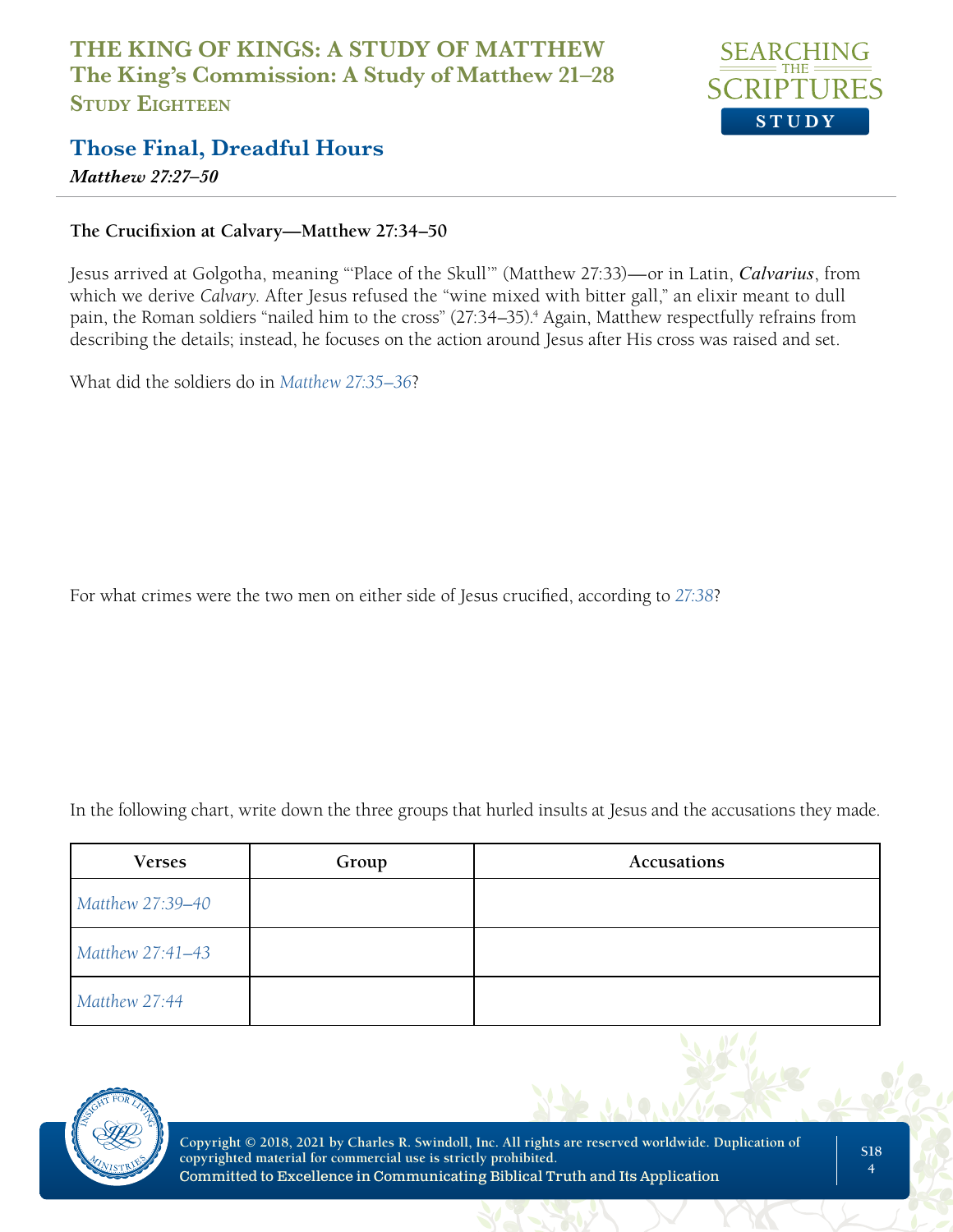

## **Those Final, Dreadful Hours**

*Matthew 27:27–50*

What similarities do you see in their accusations? Also, how do they echo Satan's temptations of Jesus in the wilderness (*Matthew 4:3, 6*)?

Eventually, the taunting voices went silent. Darkness smothered the light of the noon sun for three hours, and out of the darkness, Jesus' voice rang out. What words did the Son of God call out at the climax of His suffering (*27:45–46*)?

Those nearby mistook the word, *Eli*, for the name of the prophet, Elijah. One of them extended a sponge filled with "sour wine" to Jesus' lips to quench His parched throat, while the others gaped to see if Elijah would save Jesus (27:47–49). Little did they realize that *they were the ones needing saving*, and the One doing the saving was right before them taking His final breath: "Then Jesus shouted out again, and he released his spirit" (27:50).

*In that brief period of time, Jesus bore your sins, my sins, the sins of the whole world.*  **—Pastor Chuck Swindoll**

### **Interpretation: Jesus' Cry of Dereliction**

How should we interpret what theologians call Jesus' cry of *dereliction*, "'My God, my God, why have you abandoned me?'" (Matthew 27:46)? What took place in the darkness when Jesus voiced that lament from Psalm  $22 \cdot 12$ 

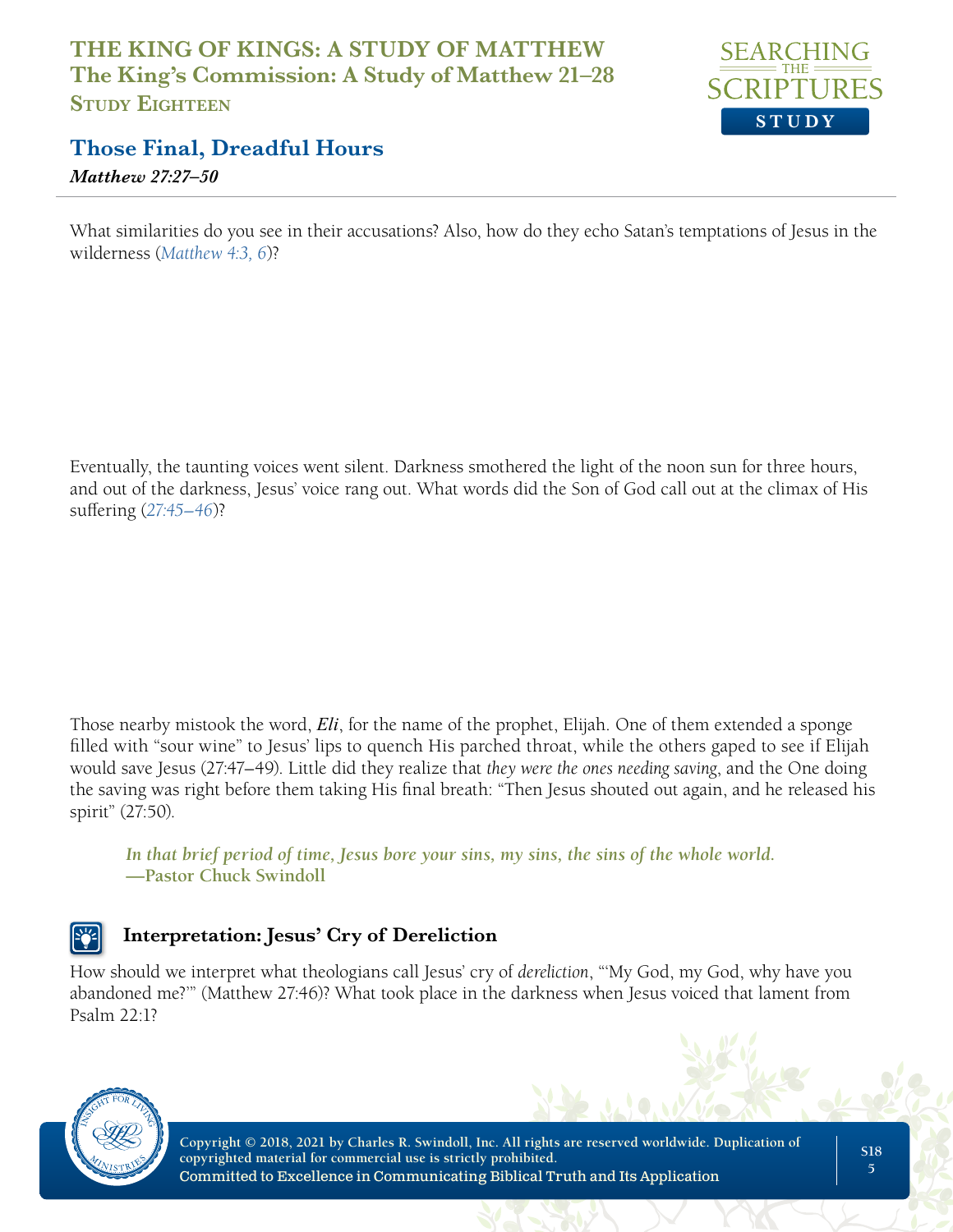

## **Those Final, Dreadful Hours**

*Matthew 27:27–50*

For answers, read the following verses and summarize what happened in those moments: *Isaiah 53:6*; *Matthew 20:28*; *2 Corinthians 5:21*; and *Galatians 3:13*.

At Gethsemane, Jesus had vowed His willingness to drink the cup of God's wrath. Now, hanging on the cross, Jesus drained that awful cup to its dregs. Not a drop of judgment was left for us! "Now there is no condemnation for those who belong to Christ Jesus" (Romans 8:1)!

*Had it not been for what Jesus did for us on the cross, we would all perish in our sins. We would die doomed, and our world would be a dark world without hope. Is there a worse way to live than without hope? Thank God for His forgiveness!* **—Pastor Chuck Swindoll**

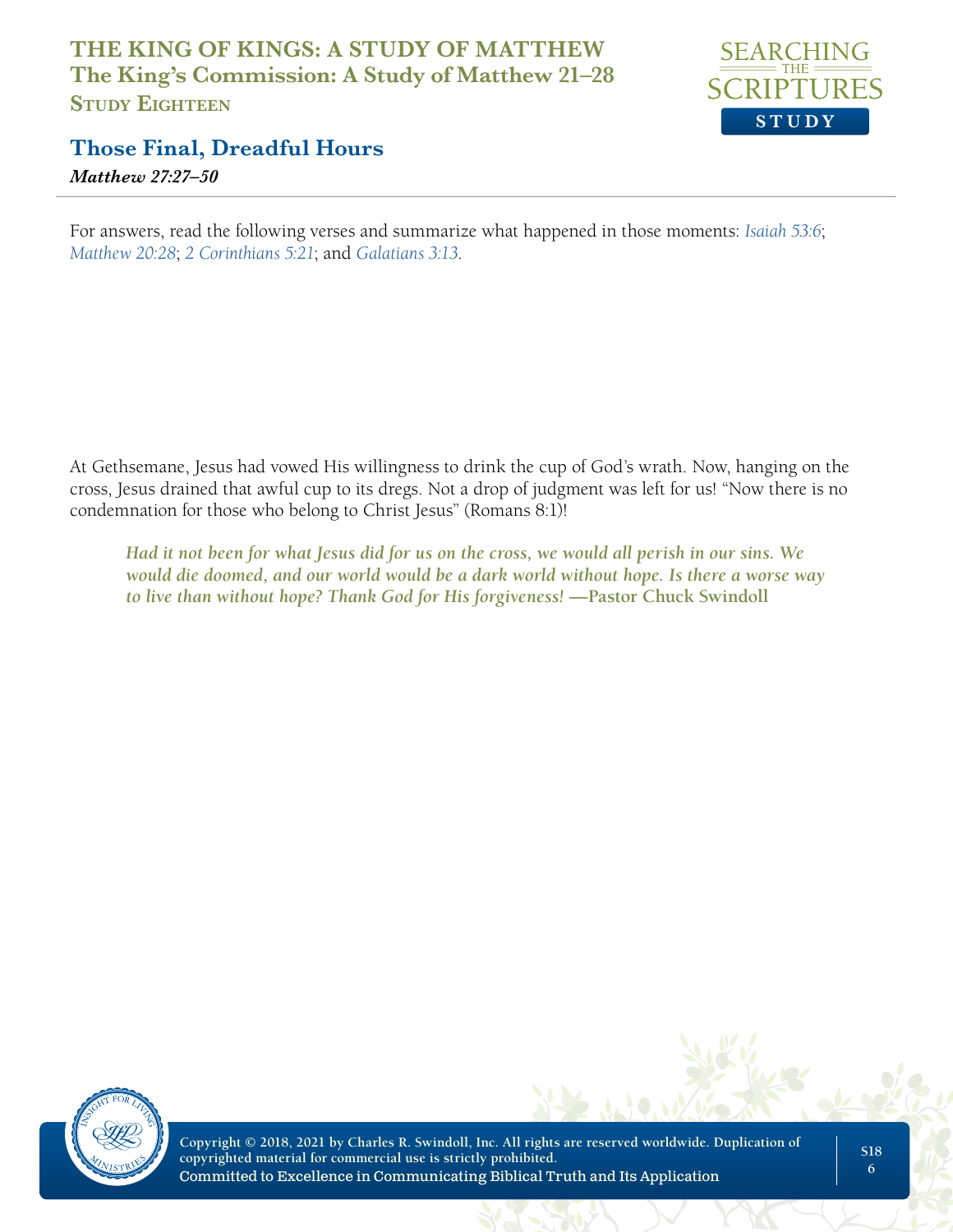

## **Those Final, Dreadful Hours**

*Matthew 27:27–50*

### **Correlation: Prophecy Fulfilled**

Throughout his gospel, Matthew has consistently shown how Jesus fulfilled Old Testament prophecy.<sup>5</sup> What actions surrounding Jesus' crucifixion can you identify in the following prophetic passages?

| Prophecy       | <b>Fulfillment in Jesus' Crucifixion</b> |  |
|----------------|------------------------------------------|--|
| Psalm 22:1-2   |                                          |  |
| Psalm 22:6-8   |                                          |  |
| Psalm 22:12-14 |                                          |  |
| Psalm 22:16-18 |                                          |  |
| Isaiah 53:3-5  |                                          |  |
| Isaiah 53:7    |                                          |  |
| Isaiah 53:12   |                                          |  |

Jesus' passion was finally over, and He could enter His rest. He had fulfilled His prophetic mission to bear our judgment and free us from sin's dreaded curse. In the next study, we'll witness the remarkable events that occurred in the aftermath. For now, let's linger at the cross as we offer our own sacrifice of praise for the sacrifice of our Savior.